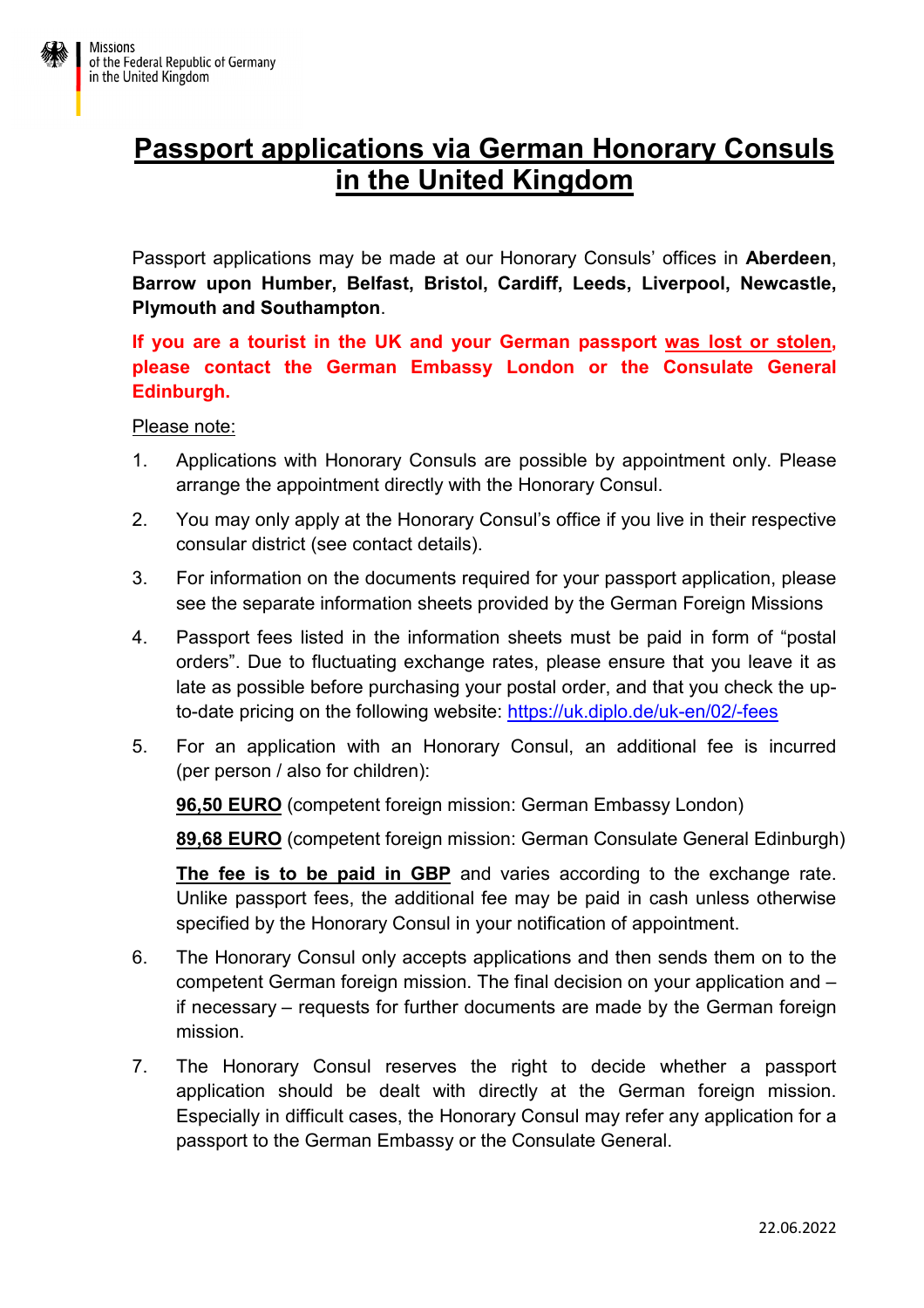# **Contact details**

## **Aberdeen**

*Consular District:* City and port of Aberdeen

### **Mr Graeme Edward**

Ledingham Chalmers LLP Johnstone House 52 – 54 Rose Street ABERDEEN AB10 1HA Tel.: +44 1224 408608 Fax: +44 1224 408403 E-Mail: aberdeen@hk-diplo.de

Competent foreign mission: German Consulate General Edinburgh

#### **Barrow upon Humber**

*Consular District:* East Riding of Yorkshire, Kingstone upon Hull, North Lincolnshire, North East Lincolnshire, Humberside, Lincolnshire und Nottinghamshire, Nottingham

#### **Mr Sascha Kripgans**

Wood Lea Westoby Lane BARROW UPON HUMBER DN19 7DJ Tel.: +44 1469 531388 Mobile: +44 7793 204890 E-Mail: barrow\_upon\_humber@hk-diplo.de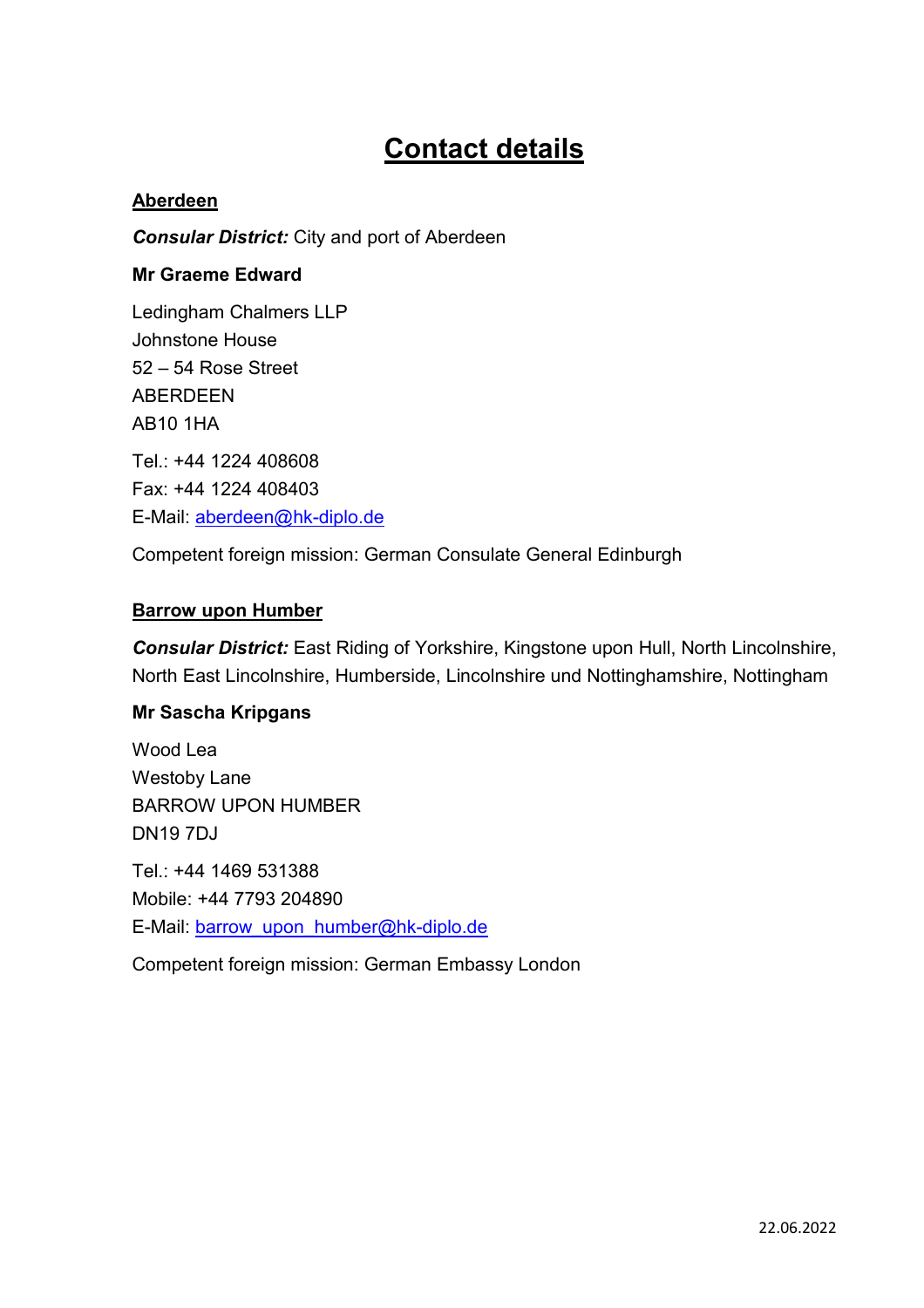# **Belfast**

*Consular District:* Northern Ireland

## *\*\*\* The office is temporarily closed \*\*\**

Competent foreign mission: German Embassy London

### **Please note:**

**- For emergency passports in Northern Ireland, contact the German mission in Dublin** 

**- For all other passport issues please contact the German Embassy in London** 

## **Bristol**

*Consular District:* Bristol, Gloucestershire, Somerset

#### **Mr Kai von Pahlen**

Veale Wasbrough Vizards LLP Narrow Quay House Narrow Quay **BRISTOL** BS1 4QA

E-Mail: bristol@hk-diplo.de *Tel: +44 7825 472 167 (only in case of emergencies)*

To ensure a quick response, **please email Mr von Pahlen** at **bristol@hk-diplo.de**. Please call only in case of emergencies.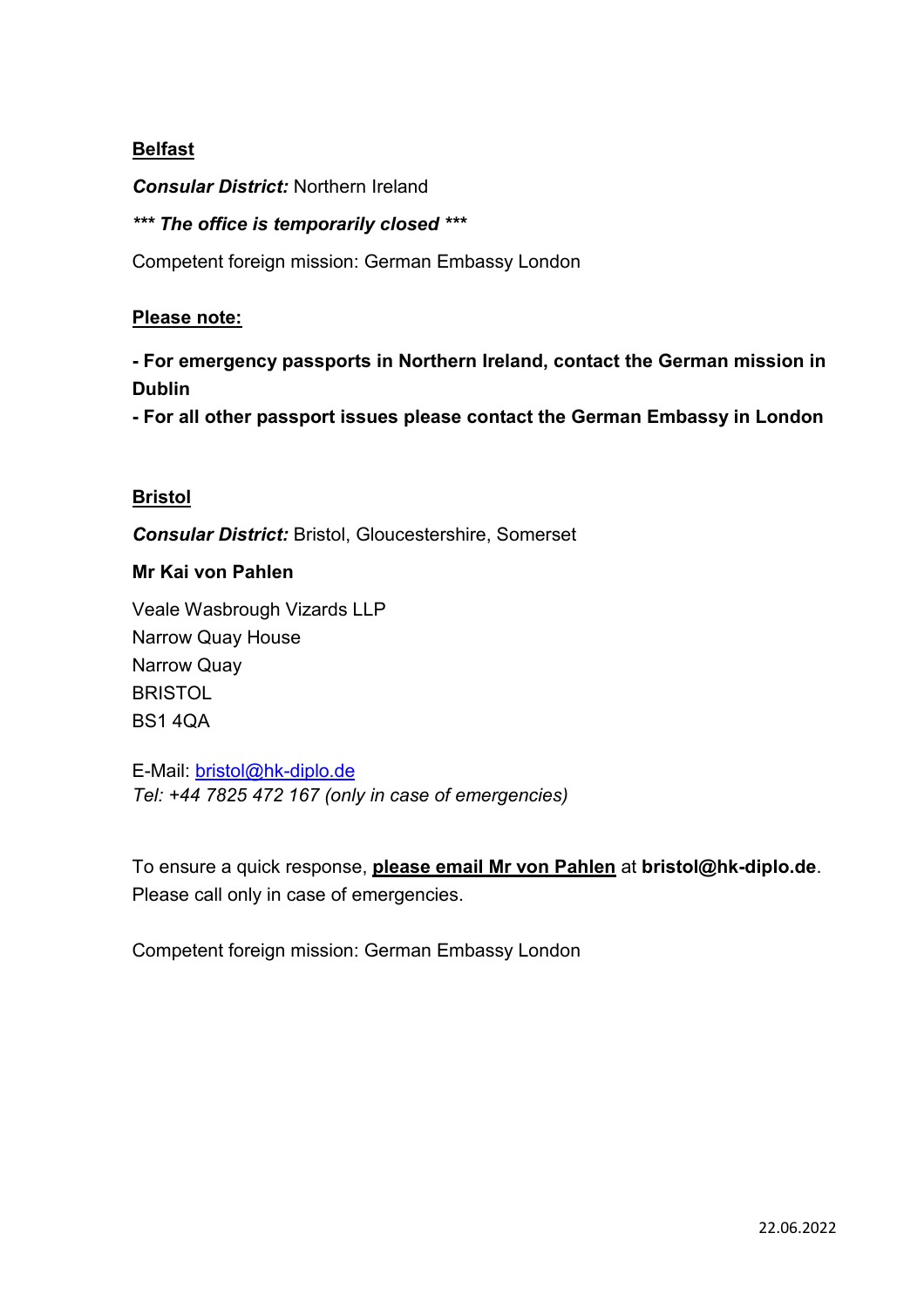# **Cardiff**

*Consular District:* Cardiff, Vale of Glamorgan, Swansea, Newport, Torfaen, Blaenau, Gwent, Rhondda Cynon Taff, Caerphilly, Merthyr Tydfil, Bridgend, Monmouthshire, Breconshire/Powys, Neath Port, Talbot, Carmarthenshire, Pembrokeshire, Ceredigion.

# **Mrs Helga Rother-Simmonds**

42 St Margaret's Road **Whitchurch CARDIFF** CF14 7AB Tel.: +44 7967 442268 E-Mail: cardiff@hk-diplo.de Competent foreign mission: German Embassy London

#### **Leeds**

*Consular District:* Blackburn, Blackpool, Bradford, Calderdale (Halifax), Craven, Harrogate, Leeds, Kirkleees, Rydale, Wakefield und York.

# *\*\*\* The office is temporarily closed \*\*\**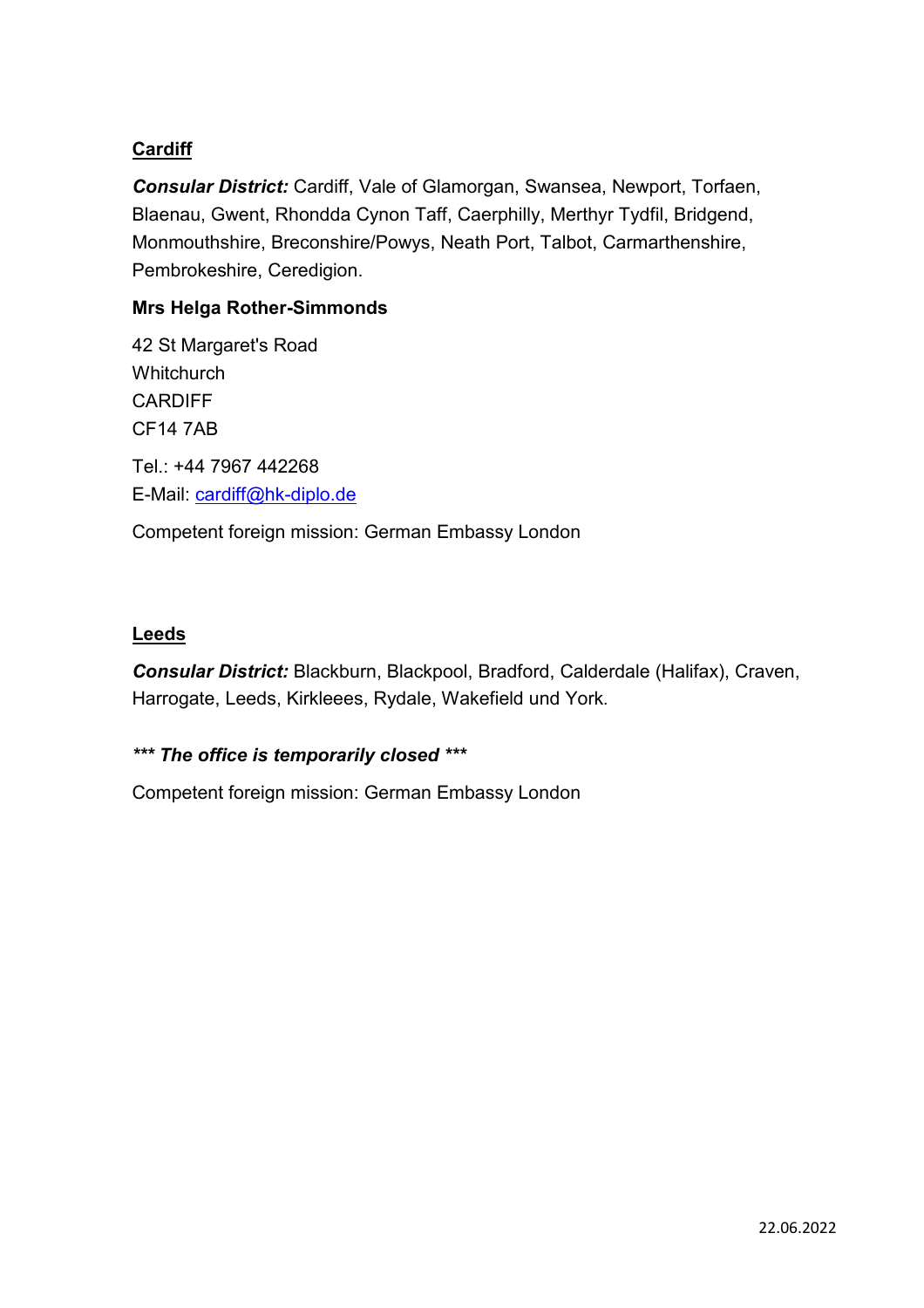# **Liverpool**

*Consular District:* Counties Cheshire, Conwy, Denbighshire, Flintshire, Gwyneed, Isle of Man, Isle of Anglesey und Wrexham, and independent districts of Halton, Knowsley, Liverpool, Sefton, St. Helens, Warrington, and Wirral.

# **Mr Ulrich Pfeiffer MD**

5<sup>th</sup> Floor Hanover House Hanover Street LIVERPOOL L1 3DZ

Tel.: +44 7757 372641 E-Mail: liverpool@hk-diplo.de

# **Please note that to other commitments, Mr Pfeiffer will not be able to take your call at most times. An e-mail is the quickest way to be in touch.**

Competent foreign mission: German Embassy London

### **Newcastle upon Tyne**

*Consular District:* Newcastle upon Tyne, Cumbria, Northumberland, Tyne & Wear, Durham, North Yorkshire (without districts Selby and York)

#### **Ms Manuela Wendler**

Consular Office Newcastle Civic Centre NEWCASTLE UPON TYNE NE1 8PS

Tel.: +44 7954 034 744 E-Mail: newcastle-upon-tyne@hk-diplo.de

Competent foreign mission: Consulate General Edinburgh